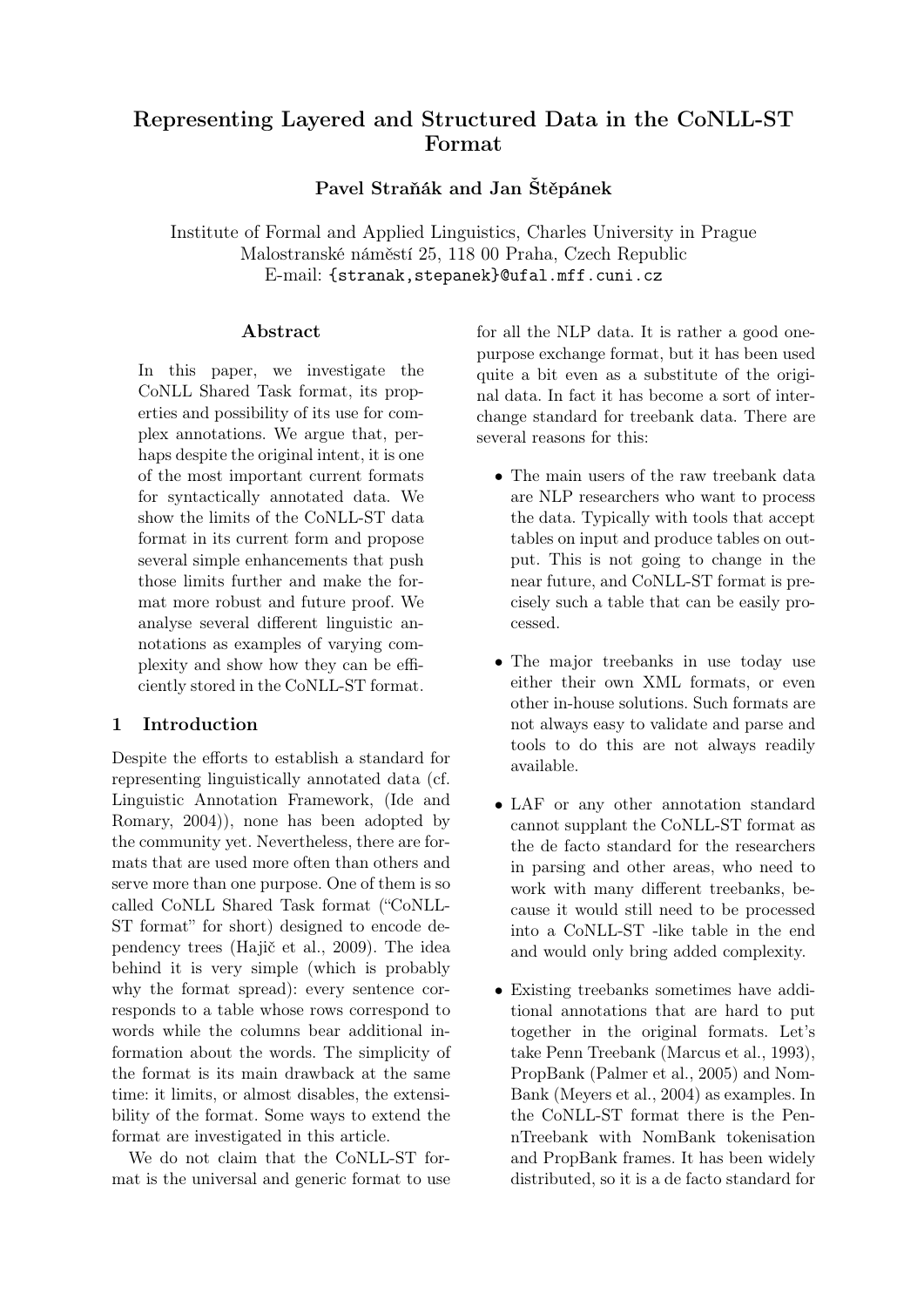those who want to combine these pieces of information.

Moreover, here are several examples of the usage of CoNLL-ST format outside CoNLL-ST environment:

- The data for the ICON 2009 contest in parsing of Indian languages have been released in the original, idiosyncratic format, as well as the CoNLL-ST format.
- A well known researcher asked for the PDT data to test his parser. The answer pointing to the original data was not met with any enthusiasm. He opted for the data from CoNLL-ST 2009 instead.
- CoNLL-ST format is used in the project described in [\(Dickinson and Ragheb,](#page-7-0) [2009\)](#page-7-0). The encoding used for lists is surprisingly similar to that proposed in our article.

For these reasons we do not believe CoNLL-ST format can be replaced with any of the more complex standards, at least in the near future. Seeing that it gets even more use we decided to examine its limits and propose a simple extension to make it more robust.

# <span id="page-1-1"></span>2 Lack of Meta-Information

In fact, there is nothing like a single CoNLL-ST format, there are rather several similar formats, each for one year of the shared task. However, it is not easy (if even possible) to detect the version of a data file: the files have no headers nor meta-information. The number of columns differs from version to version (moreover, it is variable in both years 2008 and 2009) and their meaning differs too.

The easiest way to rectify this is to introduce a comment character, for example #. The comment character would be allowed only at the beginning of a line, thus making the comment lines easily recognisable from data lines that start with a number, and empty lines that separate sentences. It also makes the conversion to the "comment-less" form simple—just by removing all the comment lines. The first line of a data file might then look like this:

# # CoNLL-ST-2006

which is just a shorthand for this:

# # ID FORM LEMMA CPOSTAG POSTAG FEATS HEAD DEPREL PHEAD PDEPREL

To define a set of columns (as ARG in 2008 and APRED in 2009 Shared Task), some metacharacter must be used, since the number of columns is variable. For example, "+" could be used:

# # ID FORM LEMMA PLEMMA POS PPOS FEAT PFEAT HEAD PHEAD DEPREL PDEPREL FILLPRED PRED APRED+

Note that "+" can be used just once on a line: if there were two sets of columns of variable length, there would be no way how to tell which column belongs to a set and which does not when parsing the data. The set, on the other hand, does not have to be the last in the list, but if it is not, the columns following it must be parsed right-to-left. See Section [3](#page-1-0) on how to represent several lists in the CoNLL-ST format.

The comment character can be used for a wider range of purposes, though. Let us imagine we need to refer to surrounding sentences to annotate some context information (e.g. coreference). We can either use integers (zero for the current sentence, negative numbers for preceding sentences, and positive numbers for the following ones) or sentence identifiers. The latter approach is more robust—if the sentences are to be shuffled or some of them removed, the identifier reference would still point to the same target (or none if it was removed) while in case of integers the references would get muddled. Each sentence can be assigned an identifier just by prepending this line to its representation:

#### # ID S134

If the comment character is followed by unrecognised text, it is considered a proper comment.

# <span id="page-1-0"></span>3 Lists

There already are two ways how to represent a list in the CoNLL-ST format. The first one was introduced in CoNLL-ST 2006 for the FEATS column (morphological features), it uses vertical bar "|" to separate members of the list. The format of a member was not specified, but we can find two possibilities in the data: either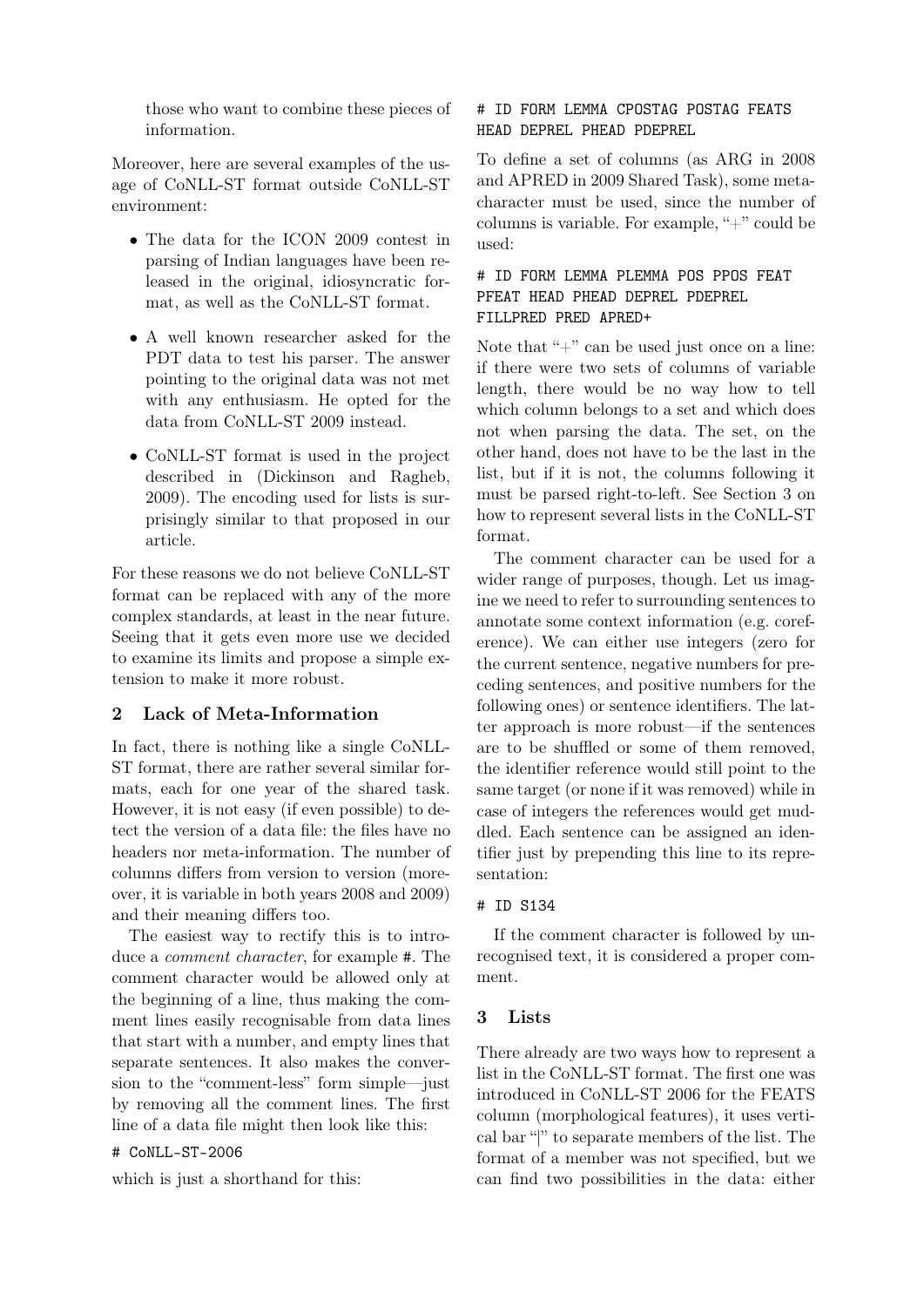the members are just values ("sg"), or pairs of a name and value ("num=sg").<sup>[1](#page-2-0)</sup>

The second way of representing a list was introduced in CoNLL-ST 2008: each member corresponds to a column (the "+" notation in Section [2\)](#page-1-1). Note that such a list of columns can be used just once on a line (cf. ibid.) But the impossibility to have more than one list is not the only disadvantage of this approach.

In CoNLL-ST 2008, the first column in the list corresponds to the first predicate, the second column to the second predicate, and so on. The number of columns of a sentence thus corresponds to the number of predicates in the sentence. Thanks to this semantics of the columns, the number of columns in the data is the same for all the lines of a sentence. Different sentences, though, can have a different number of columns. As a consequence, the columns are rather "sparse", but their number is high. In CoNLL-ST 2009 data, the "widest" sentence in the English data has 36 columns (25 of them making the list) and the widest Czech sentence has 138 columns (127 in the list). However, 99.3% of the Czech predicates and 93.7% of the English predicates have none or one argument. To make the data denser and to lower the number of columns, a different approach has to be chosen: for every predicate, its arguments would form a list on the argument's line. The maximal number of arguments is 10 in the English data and just 6 in the Czech data. Moreover, the list of arguments can be represented in one column with vertical bar as a separator, making the table even thinner. See the difference between Tables [1](#page-3-0) and [2.](#page-4-0)

When using columns to represent list members, one can even arrive to a situation where the number of columns will be different for each line. This is not possible with lists separated by vertical bar, which in our opinion makes them the option to choose.

Lists of *n*-tuples can be represented by  $n$ columns, the first column containing the ("|" separated) list of first members of the tuples, the second column containing the list of sencond members of the tuples and so on. The n has to be fixed and known beforehand. For  $n = 2$ , just one column can be used if the

FEATS syntax is adopted (see also Quotes in Section [4.1.2\)](#page-4-1).

In order to represent nested lists (i.e. lists of lists), we can add grouping characters. For example, this is a list of three lists, of which the first has one member, the second one is empty and the third one has two members:

#### <sem1=ACT>|<>|<sem1=PAT|sem2=EFF>

Any other pair of characters can be picked up to group lists, there should also be a "quoting" character to allow including of the grouping character into lists in their literal meaning. Quoting character would be also useful for including the underscore  $(\lq$ ") as a literal, i.e. not denoting the empty string. All the special characters can be also (re-)defined in the header of the file on the second comment line. . . Let us stop here. This way we are going to change CoNLL-ST format into something like reinvented SGML. It would be so complex, unreadable, and would need so much documentation, that it is arguably better to use the original format that was designed to represent this information in the first place. Such format is usually well documented, can be validated, has a handful of existing tools, etc.

The CoNLL-ST format is popular mainly for its simplicity. If we do not keep that we get just another arbitrary format with no benefit over the others.

### 4 A Problem of Units

Most treebanks have one "basic" layer that defines the basic units, their attributes and relations between them. Other annotations are then "additional", meaning they are defined in terms of these "basic" units and usually do not cover the whole sentence. There may however be treebanks with several distinct layers of annotation that each cover the whole sentence but their units differ. In the most interesting (i.e. worst) case the mapping of units of different layers is M to N.

CoNLL-ST format has only one "layer", which requires us to choose one layer of annotation as "basic", setting the units of CoNLL-ST representation. Then the problem of mapping the units, attributes and relations of other layers to these CoNLL-ST units needs to be solved.

<span id="page-2-0"></span><sup>&</sup>lt;sup>1</sup>The pairs can still be treated as single values if there is no need to parse them, or even the whole list can be treated as a single value.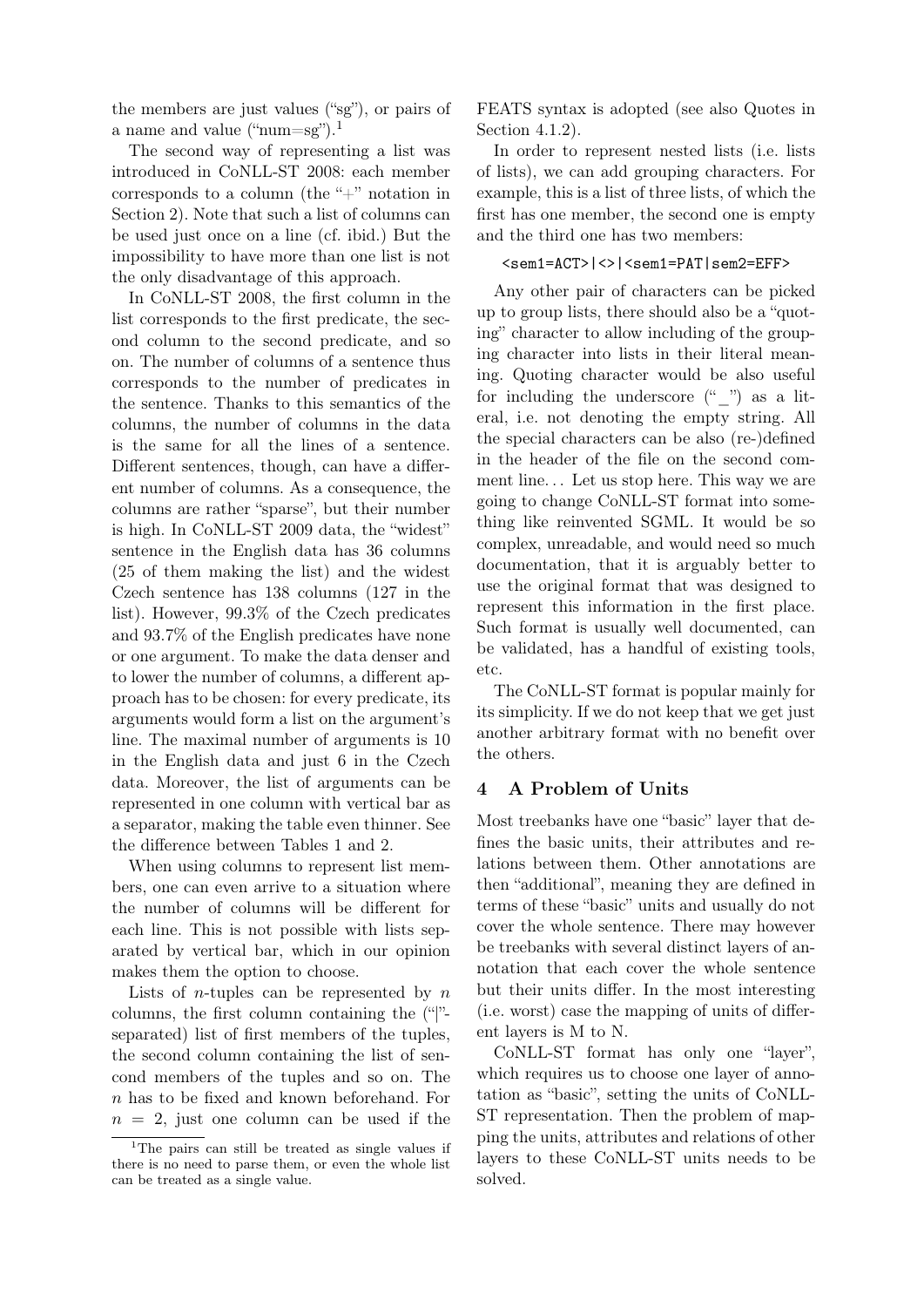| $\rm ID$       | $_{\rm FORM}$  | PRED                              | APRED1              | APRED2                      | APRED3                            | APRED4                 | APRED5                            | APRED6              |
|----------------|----------------|-----------------------------------|---------------------|-----------------------------|-----------------------------------|------------------------|-----------------------------------|---------------------|
| $\mathbf{1}$   | $\overline{A}$ |                                   | -                   | $\overline{\phantom{0}}$    |                                   | -                      |                                   | -                   |
| $\overline{2}$ | widening       | $\bar{w}$ idening.01              |                     |                             | $\overline{{\rm A}}0$             |                        |                                   |                     |
| 3              | of             |                                   | $\overline{\rm A}1$ |                             |                                   |                        |                                   |                     |
| $\overline{4}$ | the            |                                   | -                   |                             |                                   |                        |                                   |                     |
| 5              | deficit        |                                   |                     |                             |                                   |                        |                                   |                     |
| 6              |                |                                   |                     |                             |                                   |                        |                                   |                     |
| $\overline{7}$ | $\int_{if}$    |                                   |                     |                             | $\overline{\text{A}}\text{M-ADV}$ |                        |                                   |                     |
| 8              | it             |                                   |                     | $\overline{\rm A}1$         | -                                 |                        |                                   |                     |
| $\,9$          | were           |                                   |                     | -                           |                                   |                        |                                   |                     |
| 10             | combined       | $\overline{\text{combine}}.01$    |                     |                             |                                   |                        |                                   |                     |
| 11             | with           |                                   |                     | ${\overline {\mathrm{A}}}2$ |                                   |                        |                                   |                     |
| 12             | a              | -                                 |                     |                             |                                   |                        |                                   |                     |
| 13             | stubbornly     |                                   |                     | -                           |                                   |                        |                                   |                     |
| 14             | strong         |                                   |                     |                             |                                   |                        |                                   |                     |
| 15             | dollar         |                                   |                     |                             |                                   |                        |                                   |                     |
| 16             |                |                                   |                     |                             |                                   |                        |                                   |                     |
| 17             | would          |                                   |                     |                             | $\overline{\text{AM-MOD}}$        |                        |                                   |                     |
| 18             | exacerbate     | $\overline{\text{exact}}$ bate.01 |                     |                             |                                   |                        |                                   |                     |
| 19             | trade          |                                   |                     |                             | -                                 | ${\overline {\rm A}}2$ |                                   |                     |
| 20             | problems       | problem.01                        |                     |                             | $\overline{A}1$                   |                        |                                   |                     |
| 21             |                |                                   |                     |                             |                                   |                        |                                   |                     |
| 22             | but            |                                   |                     |                             | -                                 |                        |                                   |                     |
| 23             | the            |                                   |                     |                             |                                   |                        |                                   |                     |
| 24             | dollar         |                                   |                     |                             |                                   |                        | $\overline{A}1$                   |                     |
| 25             | weakened       | $\bar{w}$ eaken.01                |                     |                             |                                   |                        |                                   |                     |
| 26             | Friday         |                                   |                     |                             |                                   |                        | $\overline{\text{A}}\text{M-TMP}$ |                     |
| 27             | as             | -                                 |                     |                             |                                   |                        | AM-ADV                            |                     |
| 28             | stocks         |                                   |                     |                             |                                   |                        |                                   | $\overline{\rm A}1$ |
| 29             | plummeted      | plummet.01                        |                     |                             |                                   |                        |                                   |                     |
| 30             |                |                                   |                     |                             |                                   |                        |                                   |                     |
|                |                |                                   |                     |                             |                                   |                        |                                   | -                   |

<span id="page-3-0"></span>Table 1: Predicates and arguments in CoNLL-ST 2008 format.

# <span id="page-3-3"></span>4.1 Representing PDT 2.0 in CoNLL-ST Format

We decided to illustrate the problem of basic units on an example of Prague Dependency Treebank 2.0 (PDT, [\(Hajič et al., 2006\)](#page-8-5)), because it contains two layers that each contains a different tree for each sentence and the units on each of these layers differ. A-layer (analytical, "shallow syntax") trees are relatively simple: each node in a tree corresponds to one token in the (tokenised) sentence. T-layer (tectogrammatical, "deep syntax", [\(Mikulová et al.,](#page-8-6) [2006\)](#page-8-6)) contains trees in which nodes might represent several tokens of a sentence (and a-layer, e.g. compound verbs, preposition  $+$  nount etc.) as well as nodes that do not have any corresponding token in the sentence (and a-layer, e.g. dropped subjects, elided words). Thus the mapping of a-nodes to t-nodes is M to N.

# <span id="page-3-2"></span>4.1.1 A-layer as the Starting Point

The choice of a-layer as the starting point gives a familiar CoNLL-ST table in which we can read the sentence in the second column (see Table [3\)](#page-4-2). It is a good solution in many aspects: For one it is easily readable, because the lines correspond to tokens and they keep the surface word order, so the sentence can be easily read. This representation is a matter of course for the treebanks that only contain one syntactic layer. For PDT, though, it is not so simple.

Representing the information from t-layer however poses a serious problem: where should be put the information related to t-nodes that do not have any equivalent on the surface of a sentence, i.e. they have no lines in the CoNLL-ST table. Common examples of this type of nodes are dropped subjects of many Chinese, Czech, or Japanese sentences, and other zero anaphoras.[2](#page-3-1)

We can solve this problem by resolving the coreference and using the "original" node. That poses problems of its own though: there is often a coreference chain, so we must decide whether to use the closed antecedent, or the first. Then we must refer to it (e.g. as a subject of a predicate, as mentioned above). How to refer to a node that is not in the same sentence is discussed in Section [2.](#page-1-1) In the current CoNLL-ST format it would mean that sentences can not be shuffled or simply cut from files without losing information.

Also this solution would result in overloading a "resolved" node with information: it could be a member of quite a few valency frames in several roles.

We could talk about other deficiencies of this solution, for instance loosing a distinction be-

<span id="page-3-1"></span><sup>&</sup>lt;sup>2</sup>An English example of zero anaphora: "There are two ways: the short  $\overline{\parallel}$  and the long  $\overline{\parallel}$ ."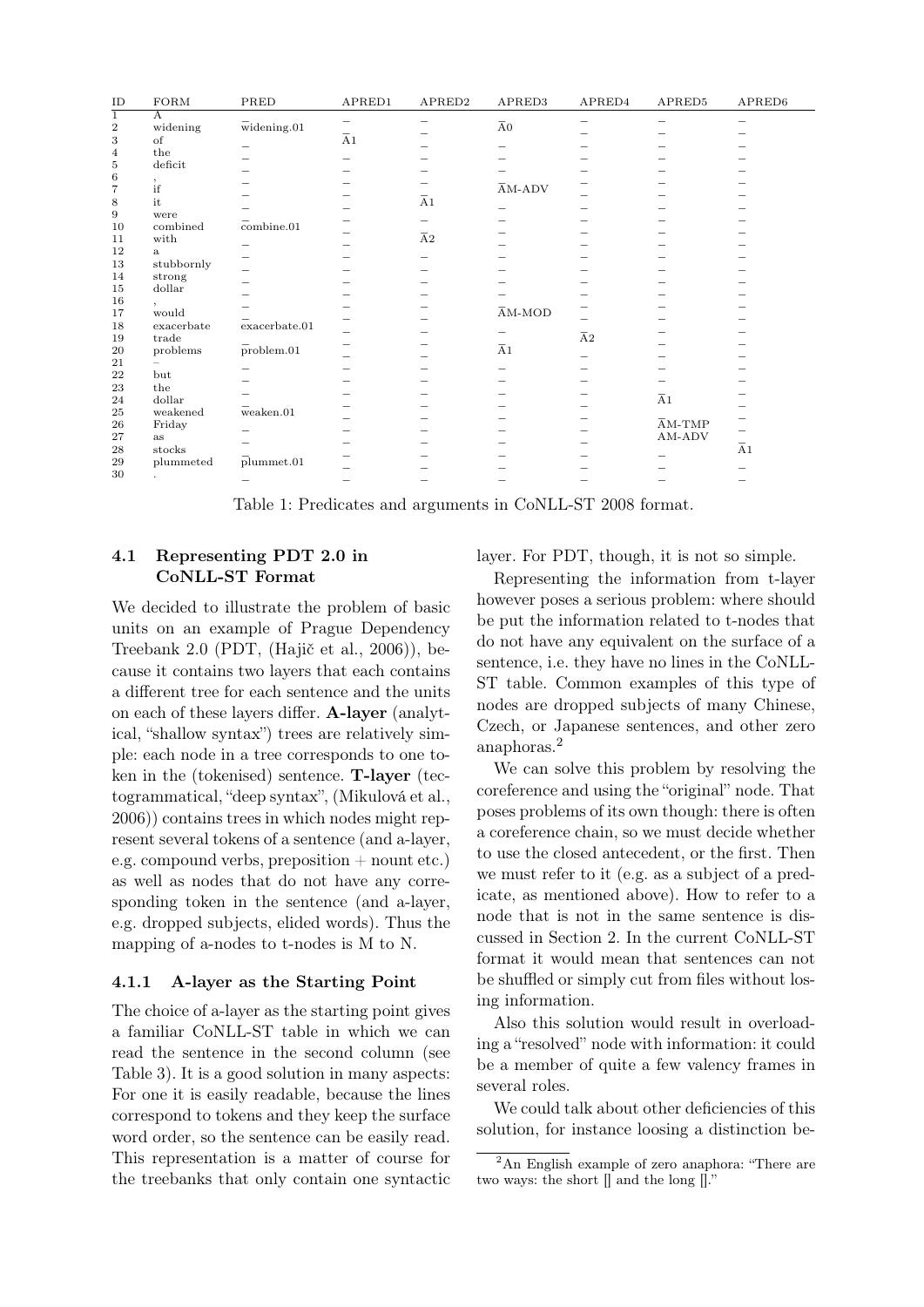| ID             | <b>FORM</b>  | PRED                            | ARGS                                       |
|----------------|--------------|---------------------------------|--------------------------------------------|
| $\overline{1}$ | A            |                                 |                                            |
| $\overline{2}$ | widening     | $\overline{\text{widening}}.01$ | $\overline{A}1=3$                          |
| 3              | of           |                                 |                                            |
| 4              | the          |                                 |                                            |
| $\bf 5$        | deficit      |                                 |                                            |
| 6              |              |                                 |                                            |
| $\overline{7}$ | ,<br>if      |                                 |                                            |
| 8              | it           |                                 |                                            |
| 9              | were         |                                 |                                            |
| 10             | combined     | combine.01                      | $A1=8$ $A2=11$                             |
| 11             | with         |                                 |                                            |
| 12             | $\mathbf{a}$ |                                 |                                            |
| $13\,$         | stubbornly   |                                 |                                            |
| 14             | strong       |                                 |                                            |
| 15             | dollar       |                                 |                                            |
| 16             |              |                                 |                                            |
| 17             | would        |                                 |                                            |
| 18             | exacerbate   | exacerbate.01                   | $\overline{A}0=2 AM-ADV=7 AM-MOD=17 A1=20$ |
| 19             | trade        |                                 |                                            |
| 20             |              | problem.01                      | $\overline{A}2=19$                         |
| 21             | problems     |                                 |                                            |
|                |              |                                 |                                            |
| 22             | but          |                                 |                                            |
| $\bf 23$       | the          |                                 |                                            |
| 24             | dollar       |                                 |                                            |
| 25             | weakened     | weaken.01                       | $A1=24$  AM-TMP=26 AM-ADV=27               |
| $26\,$         | Friday       |                                 |                                            |
| 27             | as           |                                 |                                            |
| 28             | stocks       |                                 |                                            |
| 29             | plummeted    | plummet.01                      | $\overline{A}1 = 28$                       |
| 30             |              |                                 |                                            |

<span id="page-4-0"></span>Table 2: Predicates and arguments in the modified denser CoNLL-ST format.

| ID             | <b>FORM</b> | <b>LEMMA</b> | <b>POS</b>  | HEAD     | DEPREL       | PRED     | APRED1            | APRED2            | APRED3 |
|----------------|-------------|--------------|-------------|----------|--------------|----------|-------------------|-------------------|--------|
|                | Neither     | neither      | DΤ          | 3        | AuxY         |          |                   |                   |        |
| $\overline{2}$ | they        | they         | PRP         | 3        | Sb.member    |          |                   | $\overline{P}AT$  |        |
| 3              | nor         | nor          | $_{\rm CC}$ | 6        | Coord        |          |                   |                   |        |
| 4              | Мr.         | Mr.          | <b>NNP</b>  | 5        | $_{\rm Atr}$ |          | $\overline{R}STR$ |                   |        |
| 5              | McAlpine    | McAlpine     | <b>NNP</b>  | 3        | Sb.member    | McAlpine |                   | PAT               |        |
| 6              | could       | can          | MD          |          | Pred         |          |                   |                   |        |
| 7              | be          | be           | VВ          | 8        | AuxV         |          |                   |                   |        |
| 8              | reached     | reach        | VBN         | 6        | Obj          | reach    |                   |                   |        |
| 9              | for         | for          | IΝ          | 8        | AuxP         |          |                   |                   |        |
| 10             | comment     | comment      | NΝ          | 9        | Adv          | comment  |                   | $\overline{A}$ IM |        |
| 11             |             |              | <b>PUNC</b> | $\Omega$ | AuxK         |          |                   |                   |        |

<span id="page-4-2"></span>Table 3: Neither they nor Mr. McAlpine could be reached for comment. Sentence represented in a format similar to Czech CoNLL-ST 2009 (some columns removed to save space).

tween t-nodes that can be somehow resolved via coreference and duplicated nodes, that cannot (in the English zero-anaphora example). We believe that it is quite clear that CoNLL-ST format based on the surface layer units is suitable for relatively simple data that above else do not use additional ("newly established") nodes in trees. Once these are used, the representation should be different.

#### <span id="page-4-1"></span>4.1.2 T-layer as the Starting Point

Starting the CoNLL-ST representation with tlayer does not provide us with such a straightforward representation of the original sentence. On the other hand it provides means to accurately represent significantly more information from t-layer while still keeping everything from a-layer, even though in somewhat modified representation.[3](#page-4-3)

If we base the format on t-layer, we take its units and represent them and their associated information just like we do it with token-based CoNLL-ST format currently. The result is illustrated by Table [4.](#page-5-0) Compare it with Table [3.](#page-4-2) The example sentence was extracted from PDT-like Prague Czech-English Dependency Treebank (still in development)

<span id="page-4-3"></span> ${}^{3}$ Keeping everything from both (or generally *all*) layers is of course possible, but the result would become too complex, as illustrated in Section [4.2.](#page-6-0)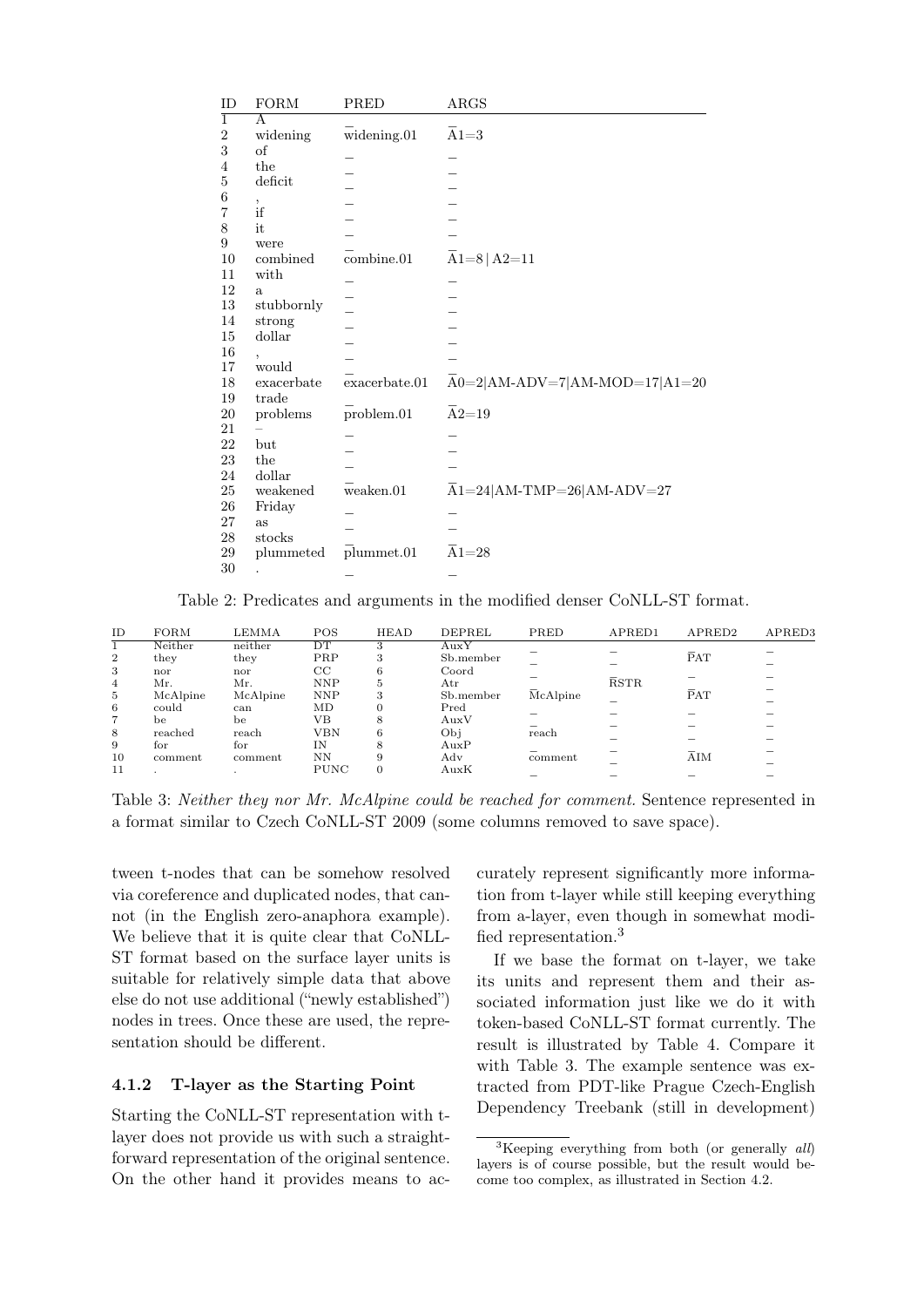| ID             | T-LEMMA             | <b>HEAD</b> | SEMREL      | A-LEMMA  | A-AUX                    | A-FORM                  | COREF-TEXT |
|----------------|---------------------|-------------|-------------|----------|--------------------------|-------------------------|------------|
|                | $\#\text{PersPron}$ |             | PAT.member  | they     |                          | they                    | $-1 = 4$   |
| $\mathbf{2}$   | neither nor         |             | CONJ        | nor      | neither                  | neither nor             |            |
| 3              | mr.                 |             | <b>RSTR</b> | Mr.      | $\overline{\phantom{a}}$ | Мr.                     |            |
| $\overline{4}$ | mcalpine            |             | PAT.member  | McAlpine |                          | McAlpine                |            |
| 5              | reach               |             | PRED        | reach    | -<br>can<br>be           | could<br>reached<br>be. |            |
| 6              | $\#\mathrm{Gen}$    |             | ACT         |          |                          |                         |            |
| ∽              | comment             |             | AIM         | comment  | for                      | comment<br>tor          |            |
|                |                     |             |             |          |                          |                         |            |

<span id="page-5-0"></span>Table 4: Neither they nor Mr. McAlpine could be reached for comment. Sentence represented in a format based on tectogrammatical layer (many columns removed to save space).

by PML-TQ, the query engine for treebanks in PML format. The query is shown in Figure [1.](#page-5-1)



<span id="page-5-1"></span>Figure 1: Query in PML-TQ used to find the sentence from Table [3.](#page-4-2)

It is basically just like the format of CoNLL-ST 2009, except now we do not need the APRED columns. Semantic role labels are in the column SEMREL and their dependency structure is defined by the HEAD column. Most attributes and relations of t-layer can be represented in equally straightforward way, with a few notable exceptions:

- Coreference can lead to another sentence. Either relative indices, or sentence IDs are required, as explained in Section [2.](#page-1-1)
- Quotes form subtrees and can be embedded in other quotes. The quotes (sets of nodes) are also typed. The easiest way to represent a set of typed sets is a column containing a list of pairs:

 $1 = typeA \mid 2 = typeD \mid ... \mid N = typeM$ 

- Bridging Anaphora<sup>[4](#page-5-2)</sup> is a relation between subtrees, possibly in different sentences. It is thus similar to quotes, with two differences: a) the set is identified by its first node (no node is a part of two or more sets). b) There are relations between the sets. So one more column is needed, that contains for each node that represents a set an ID of a node that represents its antecedent. Again, if the antecedent is in a different sentence, it must be marked either with a relative index, or with a sentence ID.
- Named Entities<sup>[5](#page-5-3)</sup> are contiguous subtrees just like multiword lexemes (only in dependency trees, of course). They can in fact be considered a special type of multiword expressions. They have the same properties, so they are also best identified on t-layer. What makes them more interesting from the point of annotation is their hierarchical structure, for instance a personal name can be composed like this:
	- (title ( (first name + middle name) +  $(last name + maiden name)$ )

This hierarchy needs to be represented either by lists of list as defined in Section [3,](#page-1-0) or in the manner used in CoNLL-ST until 2005 [\(Carreras and Màrquez, 2005\)](#page-7-1) for representation of non-terminals of phrase trees. Neither is very elegant and easily readable.

The most obvious drawback of this representation is that we can not simply represent the surface syntactic structure, since some units, like prepositions or auxiliaries, are not represented by a node.

<span id="page-5-2"></span> $4$ Not present in published PDT 2.0. Currently being annotated.

<span id="page-5-3"></span> $5$ Not present in published PDT 2.0, either.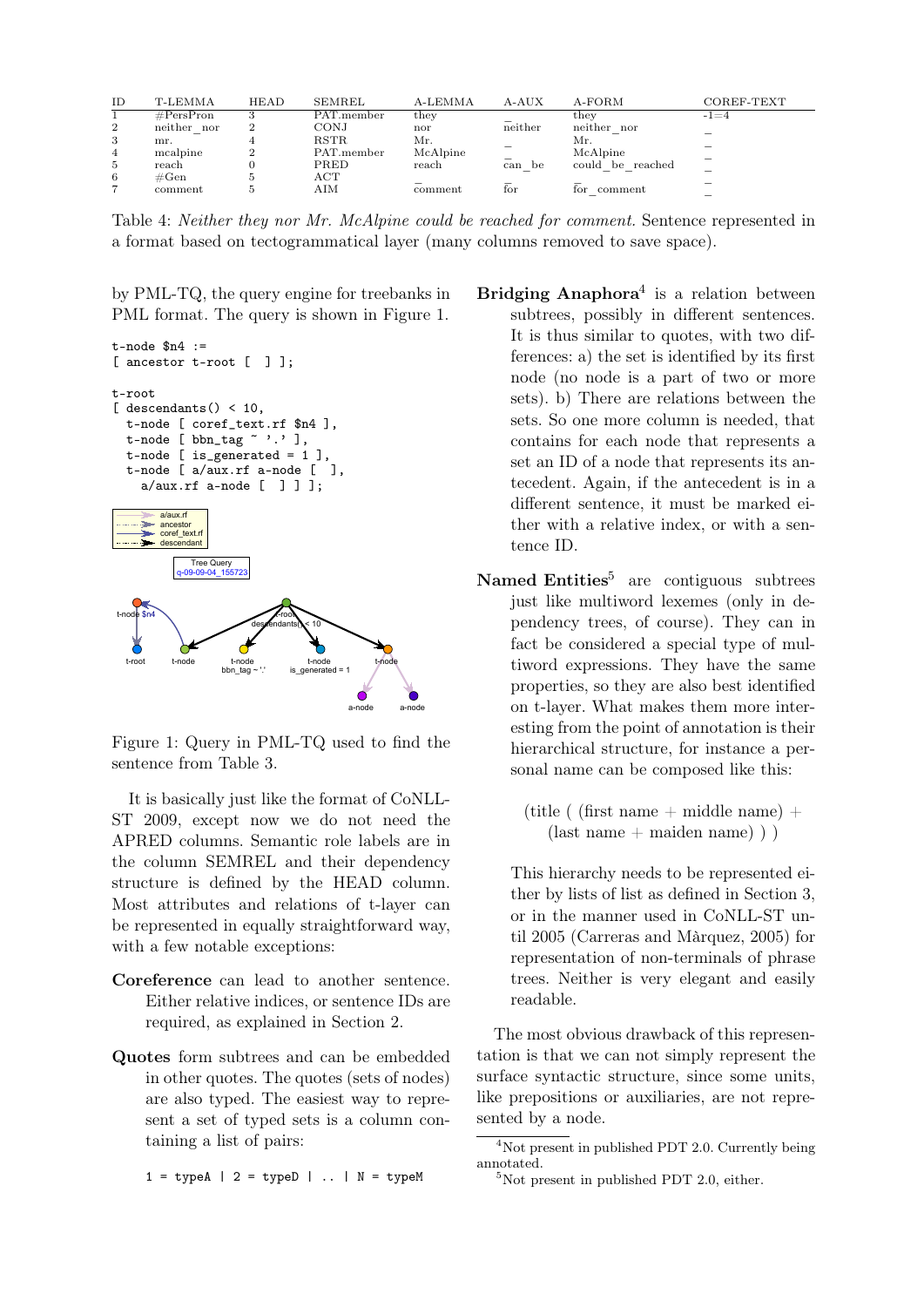The other drawback is also apparent: even the t-layer itself, with its typed sets of nodes and relations above these sets, requires complex representation. That means also complex documentation, validators, parsers, etc.

# <span id="page-6-0"></span>4.2 Two or More Layers of Annotation in CoNLL-ST

We have shown that representing several layers of annotation based on different units is not straightforward in the CoNLL-ST format. Either we have to drop some information, or it must be represented in a complex way that is not easy to understand and even harder to validate, parse and use.

For instance, using the examples from Section [4.1.1](#page-3-2) and Section [4.1.2](#page-4-1) above, let us see both approaches:

• The lossy approach has been used in CoNLL-ST 2009. There were only two things from t-layer used: semantic role labels and their dependency structures (argument structures). Even so, the "newly established" nodes were simply dropped and all information on them was lost. See for example the node with  $ID = 6$  and lemma #Gen, stating it is a generic actor, from Table [4](#page-5-0) and Figure  $2<sup>6</sup>$  $2<sup>6</sup>$  $2<sup>6</sup>$ 

Coreferences have also been considered for CoNLL-ST 2009 (although they have been dropped in the end). Their representation would be again lossy, as described in Section [4.1.1.](#page-3-2)

Although lossy, the approach of CoNLL-ST 2009 is also a bit complex and hard to read because of the use of APRED columns but that can be improved by using lists, as we have shown in Section [3.](#page-1-0)

• The lossless but complex approach can be executed in several ways. The easiest would be to use t-layer as the starting point but using lists for A-LEMMA and A-AUX (see Table [4\)](#page-5-0), that would contain DEPREL as values, and then referring to the list members in a SYNHEAD column.

# 5 Discussion

We can see that it is *possible* to represent all information from a complex treebank with several layers of annotation in the CoNLL-ST format. But the way to do it is arguably neither simpler, nor very easy to read, and it certainly is not easier to parse or validate, than using XML. So it seems to deny the reason, why the CoNLL-ST format was invented and became popular in the first place.

Yet at the same time after many years of having the PDT 2.0 in a well documented XML format we can say that to our knowledge nobody has ever used the data format in all its complexity. Nobody wants to spend time learning complex data formats and adapting their tools to work with them. If someone really has to use the original XML format, they only parse as little as possible, effectively ignoring much information. Possibly much more than is present in the current, by no means perfect, CoNLL-ST format.

Using a new generic XML annotation standard may be a good solution for some applications but not for others. In the long run, it should be beneficial for annotation tools, query engines, and other "user" applications. When a standardised format is able to represent all the treebanks in the complexity of theories they follow and when there is support of the standard in the annotation tools, there will be treebanks converted into such a standard or produced in it.

On the other hand for the machine learning toolkits and many other "programming" uses of data by researchers, the "table" is the way to go and anything else ends up converted into a table in the end. Thus it is in the interest of data providers to provide a good, standardised "table format", so that their data are used in the research as much as possible and the research is comparable. It is perhaps not crucial to export each and every attribute of the original data into this format, but it is possible to represent quite a bit in a surprisingly simple table. In many respects simpler than in CoNLL-ST 2009.

# 6 Conclusion

We argue that while the linguistic annotation standards like LAF might be useful, they have

<span id="page-6-1"></span> $6$ This is true also for Penn Treebank [\(Marcus et al.,](#page-8-2) [1993\)](#page-8-2) and possibly other treebanks: see the trace \*-38 in Figure [2](#page-7-2) corresponding to the newly established tnode #Gen.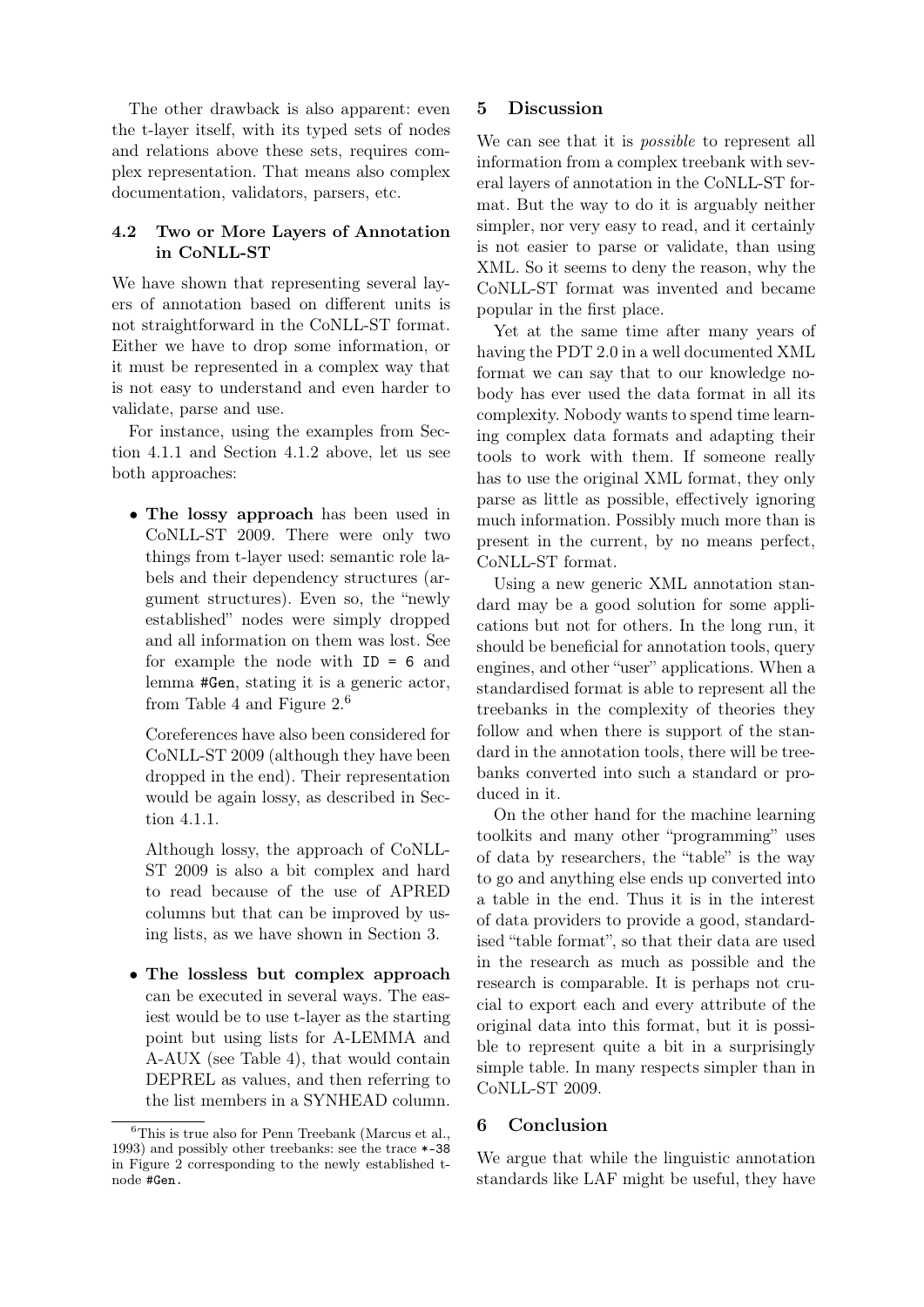

<span id="page-7-2"></span>Figure 2: Phrasal and tectogrammatical tree of the English sentence from Tables [3](#page-4-2) and [4.](#page-5-0)

a different use than CoNLL-ST format. We show why CoNLL-ST is the format of choice of the research community.

We point to its weakest points and propose simple enhancements that make it more readable, easier to parse and allow to represent more complex annotations. We demonstrate representation of these complex annotations on several examples.

The idea that complex linguistic annotation can be fully represented in a generic simple data format is naïve. To make the data simple, one must sacrifice complexity, losing some details or pieces of information (e.g. the case of PDT data at CoNLL-ST 2009). But this is not necessarily a bad thing, as long as the data format evolves in details to suite the needs of target applications as has been the case of CoNLL-ST format.

We have hopefully shown that the CoNLL-ST format is highly suited for its original purpose: simplified representation of tree structures with flat attributes for machine-learning toolkits. And with small additions that do not compromise its simplicity (notably the comment character, header line, and sentence identifiers) it can well incorporate additional relations, even between sentences, and be also

more readable and flexible. May it serve many future tasks.

#### Acknowledgement

This paper was written with the support of post-doc grant 406/10/P193 of Grant Agency of the Academy of Science of the Czech Republic, grant FP7-ICT-2007-3-231720 (EuroMatrix Plus) of the Seventh Framework Programme of the European Union, grant 1ET201120505 of Grant Agency of the Academy of Science of the Czech Republic, and grant GAUK 4307/2009 of the Grant Agency of Charles University in Prague.

### References

- <span id="page-7-1"></span>[Carreras and Màrquez2005] Xavier Carreras and Lluís Màrquez. 2005. Introduction to the CoNLL-2005 shared task: Semantic role labeling. In Proceedings of the Ninth Conference on Computational Natural Language Learning  $(CoNLL-2005)$ , pages 152–164, Ann Arbor, Michigan, June. Association for Computational Linguistics. [4.1.2](#page-5-1)
- <span id="page-7-0"></span>[Dickinson and Ragheb2009] Markus Dickinson and Marwa Ragheb. 2009. Dependency annotation for learner corpora. In Proceedings of the Eighth International Workshop on Treebanks